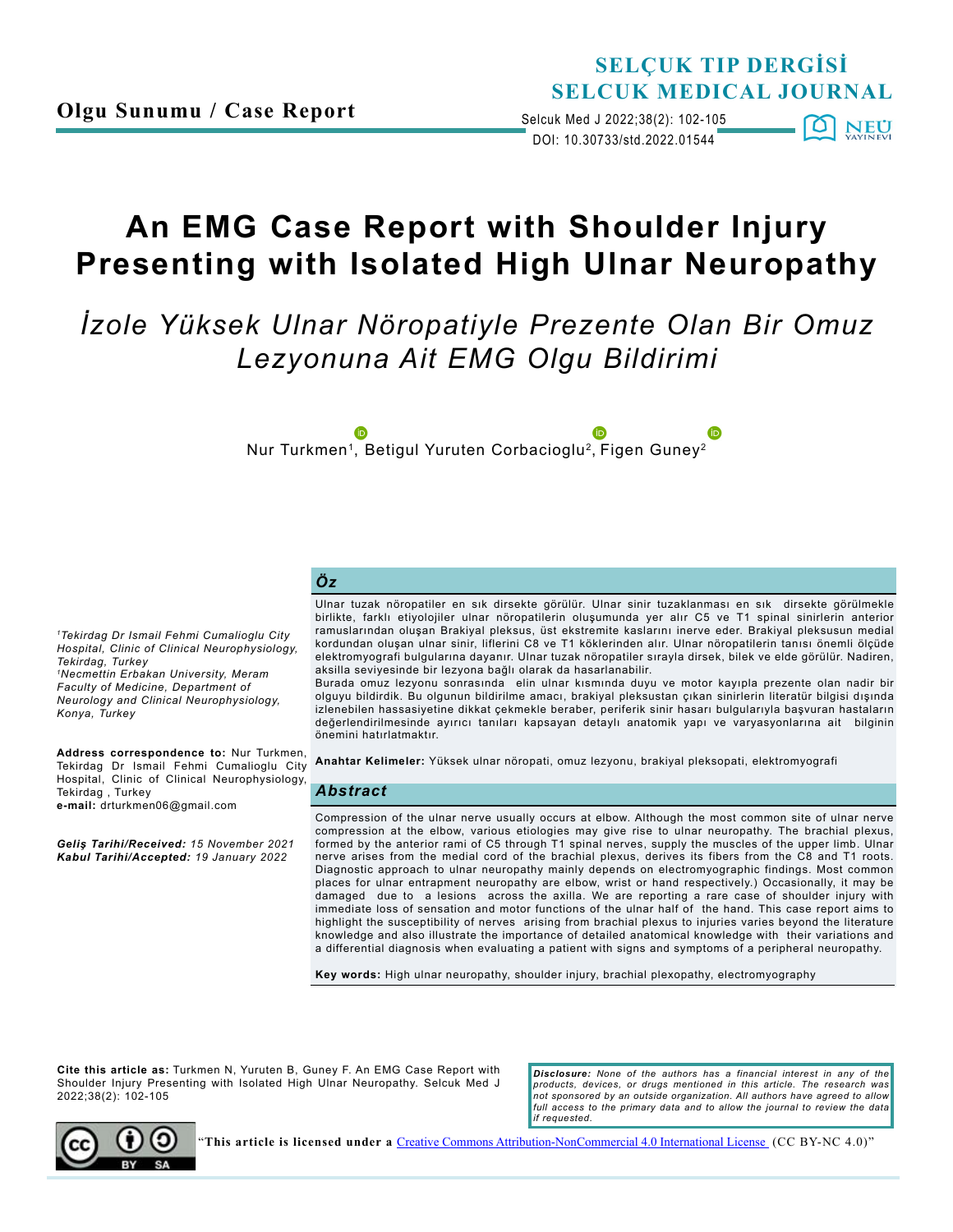### **INTRODUCTION**

Ulnar nerve compression is one of the typical entrapment neuropathies among upper extremity. Medial cord of the brachial plexus gives rise to ulnar nerve (1) which innervates the muscles in the forearm and hand with sensory innervation to the medial aspect of the hand (2). Most common places for ulnar neuropathy are elbow, wrist or hand respectively (3). Occasionally, it may be damaged due to a lesions crossing the axilla (4,5,6). Patient assessment relies on neurologic examination of upper extremity sensory and motor function, radiological studies and electrodiagnostic studies (7).

Needle electromyography is essential for localization of lesion site with burden of differential diagnoses. It is important to assess that whether the muscles innervated by median and radial nerves arising from C8T1 roots are affected or not. Some limitations to make the exact localization with needle EMG can be concerned. We are reporting a case with isolated high ulnar neuropathy secondary to penetrating shoulder injury which is uncommon in literature. The site of lesion, which is just distal to the medial cord of the brachial plexus is the major differentiating feature of this case. This case report aims to highlight the susceptibility of nerves arising from brachial plexus to injuries varies beyond the literature knowledge.

## **CASE**

The patient was right-handed, 19 year-old male refugee who is referred by orthopedics and traumatology outpatient clinic. Penetrating injury on his right shoulder with a steel bar crossing the axilla was the main reason (Figure-1) for two years. His chief complaints were numbness in the medial aspect of hand and inability to use his ring and little finger after the injury. The radiograph and magnetic resonance imaging of shoulder and plexus was normal without any signs of fracture or dislocation. Physical examination was revealed severe wasting of first dorsal interosseous muscle (FDI) and weakness on resting interosseous muscles. Muscle power assessment on Abductor Digiti Minimi (ADM) and FDI was grade-1 according to Medical Research Council Manual Muscle Testing (MRC). Claw hand was one of the physical sign of ulnar neuropathy.

Touch and pain sensation were severely impaired over dorsal and palmar aspects of ulnar border of hand, over little and ring finger sparing deep tendon reflexes.



**Figure 1.** Penetrating Shoulder Injury

The electrophysiologic evaluation was critical for definite lesion diagnose. The outcome after EDX examination: recording from little and ring finger ulnar sensory nerve action potentials (SNAP) and mixed antebrachial ulnar SNAP between wrist and ankle. Dorsal ulnar cutaneous sensory nerve (DUC) was absent on the lesion site sparing the other sensory nerves. Ulnar motor compound muscle action potential (CMAP) recorded from Abductor Digiti Minimi (ADM) muscle was inevitable. Ulnar CMAP recorded rom Flexor Carpi Ulnaris (FCU) was showing decrease in amplitude from all points of stimulation, with a marked decrease along with elbow (4,80mV), axilla (6,53mV) and Erb point (4,93mV) stimulation respectively (Table-1). Concentric needle electromyography revealed fibrillation potentials (FP) and positive sharp waves (PSW) at rest and decreased recruitment in ADM and FDI. Right FCU showed motor unit potentials with long durations, suggesting regeneration in the motor unit. Obvious weakness in ulnar nerve innervated muscles, visible evidence of atrophy in the ulnar aspect of hand with active denervation on needle EMG are corresponding to severe ulnar neuropathy. Diagnostic imaging exposed neuropathic changes points out to the peripheral branches of brachial plexus confirming the electromyographic findings.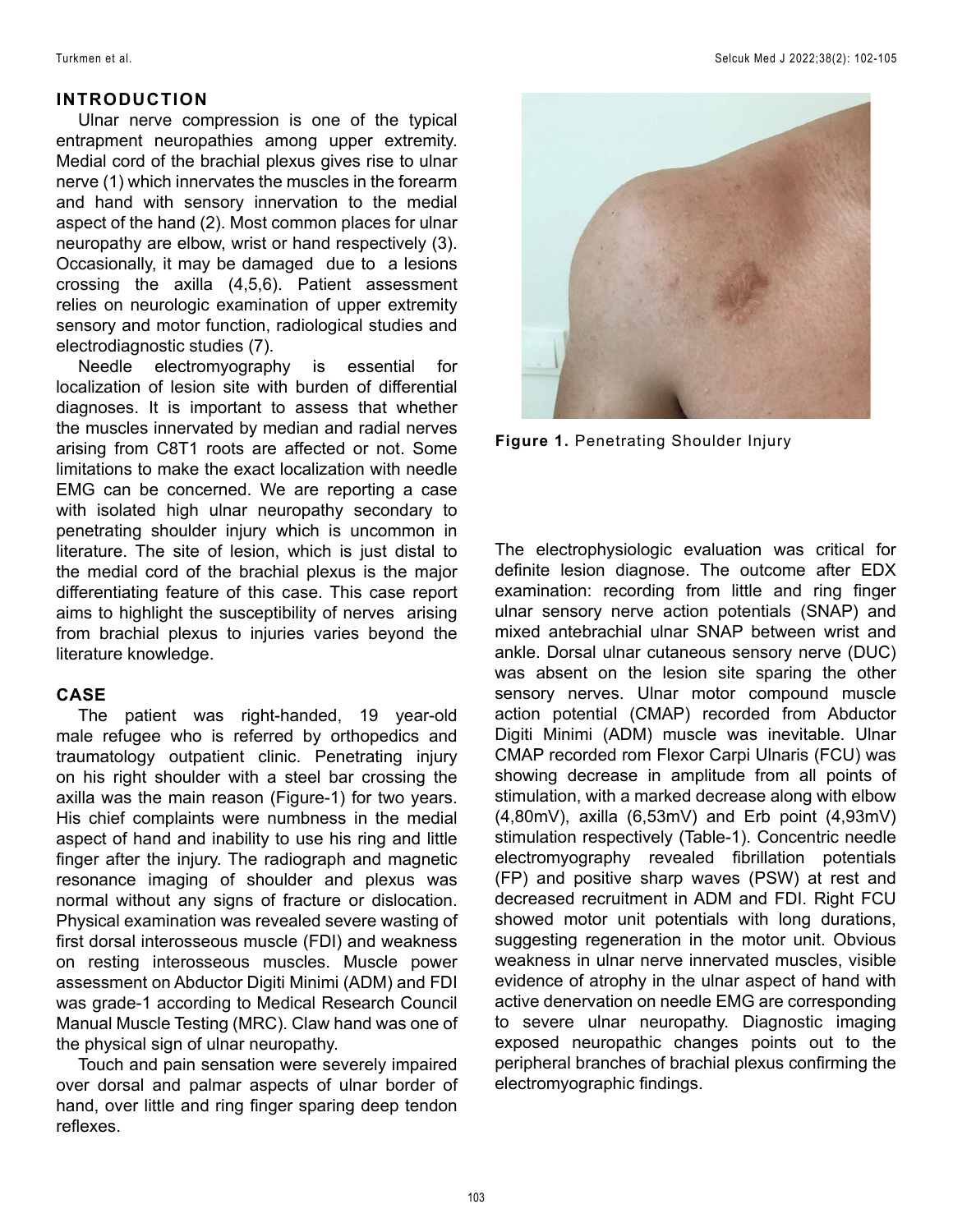|  |  | Table 1. Compound muscle Action Potentials |  |
|--|--|--------------------------------------------|--|
|--|--|--------------------------------------------|--|

| <b>CMAP</b>                        | Latency msn | NCV m/s | Amp mV |  |
|------------------------------------|-------------|---------|--------|--|
| R N Median                         | 2.92        | 68.5    | 4      |  |
| R N Radial (antebrachial-spiral G) | 2.64        | 64.2    | 5      |  |
| R N Radial(spiralG-Erb)            | 3.64        | 67      | 5      |  |
| R N Ulnar ADM                      | Absent      |         |        |  |
| R N Ulnar Elbow-FCU                | 3.84        |         | 4.80   |  |
| R N Ulnar Axilla-FCU               | 4.16        |         | 6.53   |  |
| R N Ulnar Erb-FCU                  | 7.44        |         | 4.93   |  |
| R N musculocut Erb- Biceps         | 4.08        |         | 5.87   |  |
| R N radial Erb-Triceps             | 3.48        |         | 7.73   |  |
| L N ulnar                          |             |         |        |  |

#### **DISCUSSION**

The brachial plexus, formed by the anterior rami of C5 through T1 spinal nerves, supply the muscles of the upper limb. The anterior division of the lower trunk, forming the medial cord, gives off the ulnar nerve, medial antebrachial cutaneous nerve and the inner branch of the median nerve. Ulnar nerve arises from the medial cord of the brachial plexus, derives its fibers from the C8 and T1 roots (8).

Peripheral nerve injury in the upper extremity is common. Certain peripheral nerves are at an increased risk of injury because of their anatomic location. There also some exceptional cases like this one.

There is one prospective electromyography (EMG) study addressing the incidence and the clinical consequences of nerve lesions found that nerve injury is the most possible result of shoulder dislocation. The axillary nerve injury is the most common result of this kind of trauma (42%) according to this study and median and ulnar nerves seem to be less vulnerable (9) which can be criticized. According to this case, decreased ulnar CMAP amplitudes sparing the median motor components reflect isolated ulnar neuropathy and makes the plexus lesion less likely. In ulnar neuropathy, medial antebrachial SNAP is extremely helpful to rule out trunkus lesion. Normal MAC sensory action potential (SNAP) rules out the lower brachial plexus lesion. Absent DUC- SNAP is extremely helpful to rule out ulnar nerve lesion on the wrist. All these findings can be interpreted as a quite evidence of proximal involvement. Ulnar CMAP recording from Flexor Carpi Ulnaris (FCU) was showing substantial decrease in amplitude for all stimulation points on elbow (4,80mV), axilla (6,53mV) and Erb (4,93mV) respectively. For individuals with a decrease in ulnar motor amplitude across these three points, it is critical to find a conduction block with incremental stimulation. The patient avoided to attend resting of the test since Erb stimulation was painful. Focal slowing or substantial decrease in amplitude between these two consecutive sites rarely contributes to localization of ulnar neuropathy. Needle EMG is the gold standart for this cases. Finally, muscles inervated by median and radial nerves with cervical paraspinal muscles should be sampled to exclude radicular lesion which was unremarkable.

According to needle EMG findings, there was moderate reduction in recruitman in FCU and FDP (ulnar part) with increased duration and amplitude, with increase polyphasia. In contrast, all C8/T1-innervated muscles via the median (APB and FPL) and radial (EIP) nerves were unremarkable, excluding lower brachial plexopathy. Diagnostic imaging revealed neuropathic changes of the peripheral branches of right brachial plexus.

Needle EMG findings and its interpretations in patients with ulnar neuropathies may prone to error. Since the ulnar nerve has no motor branches in the arm, definite localizing procedure needs to be more complicated in patients with pure axon-loss lesions (without conduction block and segmental slowing). It is essential to perform EMG at any time during the first three weeks of injury. Follow-up needle examination will need to be done periodically to investigate the recovery of nerve injury and prognosis.

#### **CONCLUSION**

Shoulder damage giving rise to isolated ulnar nerve injury may be underrated. We are aiming to highlight the susceptibility of nerves to injuries varies beyond the literature knowledge. Electrodiagnostic study is still the most powerful tool for confirming the diagnosis with suspected neuropathic disorders. Overseeing the findings through the entire EMG process is essential. The lesion site can misguide you